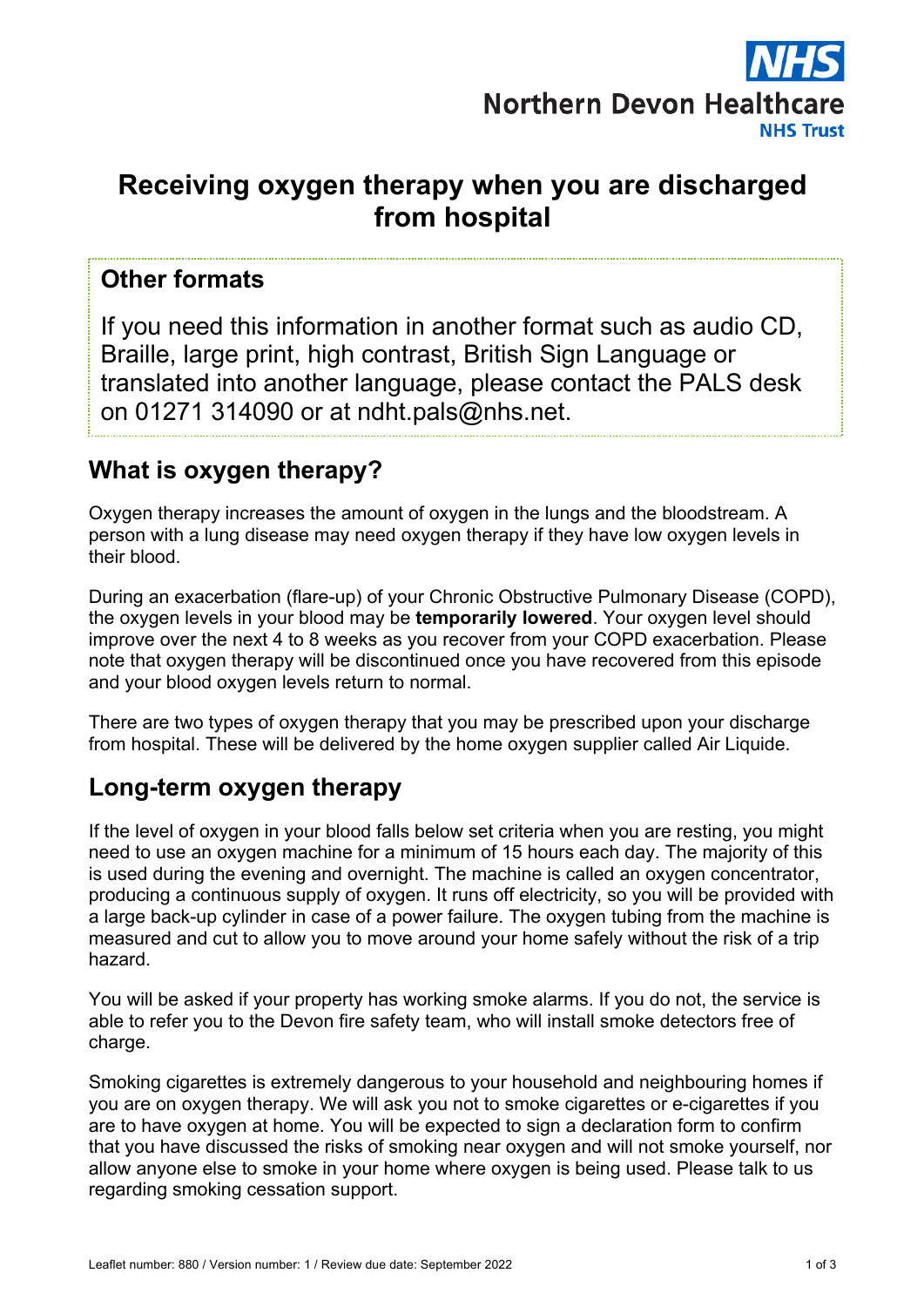Please do not use any paraffin-based products around your nasal passages. Ask your nurse or doctor for an alternative water-based lubricant if needed.

#### **Ambulatory oxygen**

If your oxygen levels drop when you are active, you may require ambulatory (portable) oxygen. You will be asked to attend a clinic appointment where you will undertake a formal assessment. This appointment will be when you have fully recovered from this present exacerbation, in approximately 6 to 8 weeks.

#### **Follow-up assessment**

You will be reviewed by the oxygen assessment nurse between 6 to 8 weeks after your discharge from hospital.

At this appointment the nurse will reassess your blood oxygen levels. If the oxygen levels have returned to within normal ranges, the oxygen therapy will be discontinued. The oxygen supplier will arrange with you when it is convenient to remove all of the oxygen equipment.

Should your oxygen levels show you still require oxygen therapy, any adjustments to your flow rates may be made and a planned follow-up date will be set. You will then be under regular review with the oxygen assessment service.

### **How will I feel afterwards?**

You may find that you still feel breathless in spite of having blood oxygen levels which have returned to normal. It is important to understand that breathlessness is not necessarily caused by low oxygen levels. Oxygen therapy is only used if the oxygen levels in your blood are consistently low. It is not a treatment for breathlessness. Oxygen therapy is a medication and should only be given if your blood oxygen levels indicate it is required.

## **Other treatment options**

There are other treatment options which are far more effective than oxygen therapy, which may help to relieve the feeling of breathlessness. These include:

- Fan therapy
- Pulmonary rehabilitation course
- Breathing control techniques
- Relaxation CDs

The nurses can provide you with further details and advice.

## **Further information**

Our Oxygen Assessment Service team currently offers service to our patients on Monday to Friday.

The team consists of two respiratory clinical nurse specialists, Lesley Parsons and Linda Jordan, who work closely with the respiratory consultant team.